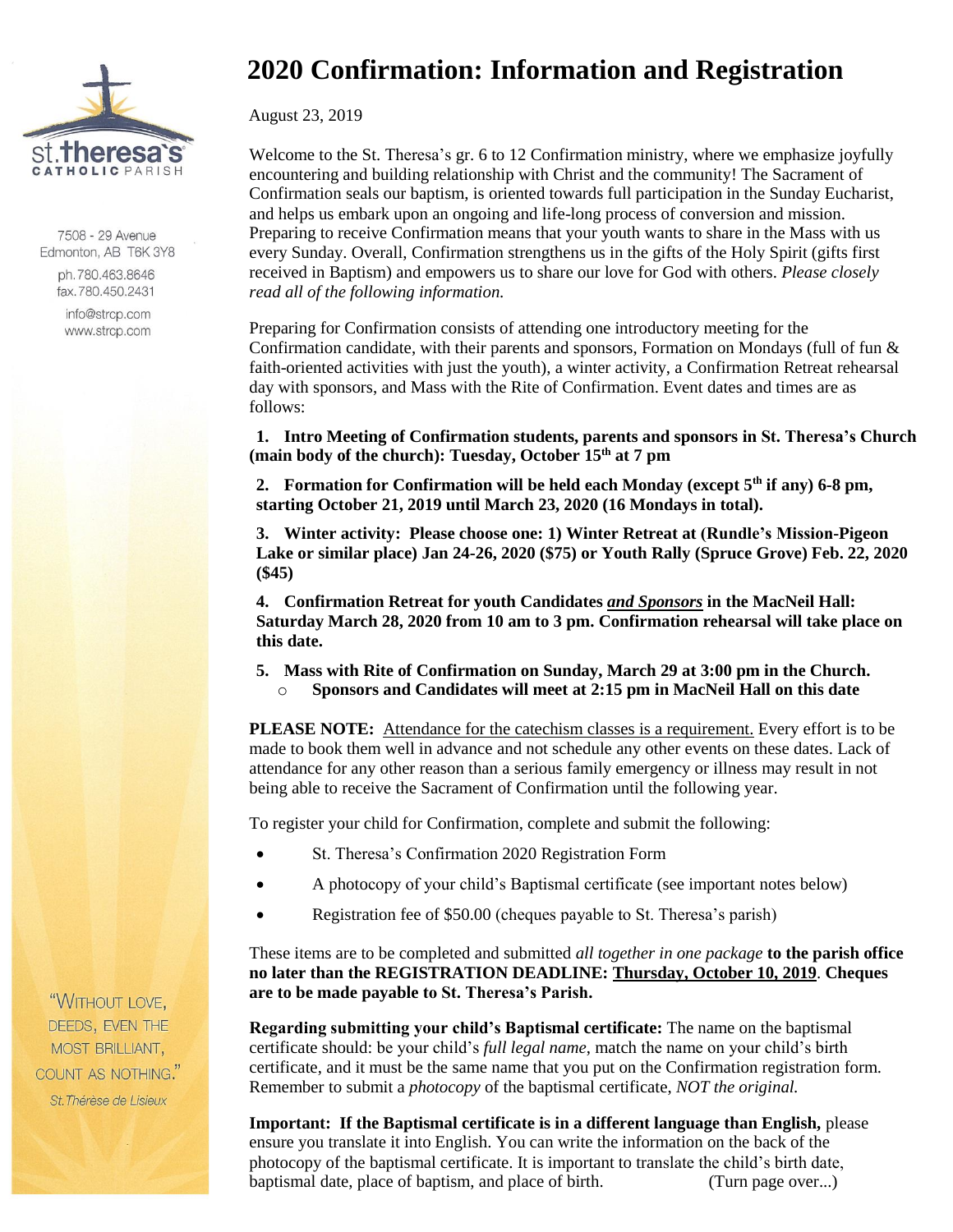**In order to properly register your child with the Archdiocese, we require the** *full mailing address* **of the parish your child was baptised in, including country and postal code.** Please ensure you provide this info on the form.

**RE: Sponsors -** For important information on how to choose a sponsor, read the "Choosing Confirmation Sponsors: Companions on Life's Journey" document attached to this application package.

As you and your child journey through the Confirmation process, we ask you to be especially faithful in:

- Attending Mass on Sundays and Holy Days of Obligation (to find out Mass times at parishes in your area, check out<https://caedm.ca/ParishesMassTimes> ).
- Taking time to pray daily as a family and read the Bible
- If the candidate is a High School Student, he/she can attend our Life Teen Group (gr. 9-12) that meets on Tuesdays from 4:30 to 6:30 pm. You may see hundreds of photos of our activities on Facebook: Theresas YMin, or go to our web:<http://sttheresa.caedm.ca/> for updates.
- Getting involved in the parish community by joining a parish ministry, meeting other parishioners, and making new friends. All are welcome at St. Theresa's! For information on the ministries present in our parish, check out<http://sttheresa.caedm.ca/ministries/> or see the ministries brochure section in the parish foyer
- If you love music and you are good at singing or playing an instrument, you may want to join our youth band **SHOPHAR**! [https://www.facebook.com/Shophar-Praise-Worship-Unending-Channel--](https://www.facebook.com/Shophar-Praise-Worship-Unending-Channel--554563684646822/) [554563684646822/](https://www.facebook.com/Shophar-Praise-Worship-Unending-Channel--554563684646822/)

Practice takes place on Wednesday at 7 pm at Shophar Recording Studio. Contact Santo at [santo@strcp.com](mailto:santo@strcp.com)

May the Lord continue to shower you and your family with grace and peace as your child prepares to receive this sacred sacrament!

God bless,

Santo Chines, *Youth, Young Adult & Confirmation Coordinator* Email: [santo@strcp.com](mailto:santo@strcp.com) Phone: 780-463-8646 ext.2226 *Use Facebook? Join us at "Theresas YMin" and keep up to date with all our events!*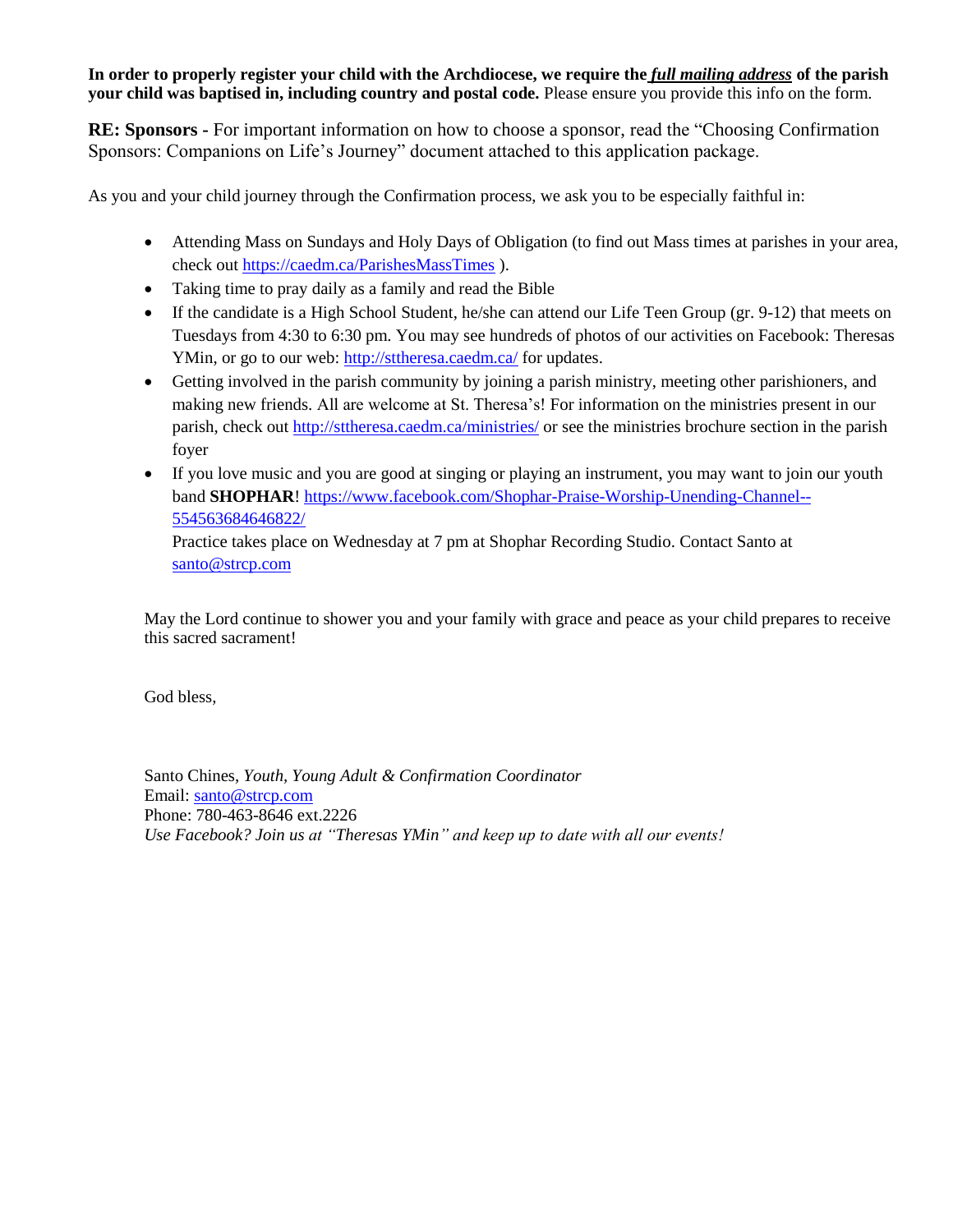### **Choosing Confirmation Sponsors: Companions on Life's Journey**

Confirmation sponsors fulfill a critical role in the Confirmation process, serving candidates as models, witnesses to the faith, links to the Church community, and prayerful companions on the journey through life. Each Confirmation candidate is to have one sponsor, who will mentor the person being Confirmed and assist him/her in living the Christian life. *Because of the unity of the sacraments of Baptism and Confirmation, it is encouraged that the sponsor be one of the baptismal godparents.*

#### **Who can be a sponsor?**

Ultimately, the person who is asked to be a sponsor must be willing and able to help the Confirmation candidate live their life as a Christian. Because sponsors are mentors in the Catholic faith, sponsors are to be *practicing Catholics*, who are fully initiated (having received the sacraments of Baptism, Confirmation and Eucharist), at least 16 years of age, attend weekly Sunday Mass, and are in good standing with the Church. It is important to note that those who commit to be a sponsor are making a *life-long commitment* to be there to help support the faith of the person receiving Confirmation. In this way, sponsors are companions on life's journey. They are our life-long prayer partners and mentors.

Ideally, the sponsor would be the same person who acted as a godparent at baptism. This helps retain the unity of the sacraments of Baptism and Confirmation.

The sponsor must not be either the father or the mother of the one to be Confirmed.

One sponsor, male or female, is sufficient, but there may be two, one of each gender (maximum).

**Questions to consider when helping your child pick a sponsor:** Does the potential sponsor lead a life of faith that you want your child to imitate? Candidates for Confirmation generally ask a person to be their sponsor because they like and admire that person.

Though every human being sins, in general, does the potential sponsor lead a life that someone could imitate and not be led astray? Is the potential sponsor ready to answer (or help find answers to) questions the candidate might have about the faith and about life in general?

Is the potential sponsor comfortable praying with and for the candidate?

*You may want to ask your potential sponsor these questions and find out whether they are able to make this level of life-long commitment.*

#### **What are the commitments of a Confirmation sponsor?**

*A sponsor's short-term commitments include:* maintaining regular contact with the candidate preparing for Confirmation both before and after the sacrament is received, praying for and fostering the faith of the Confirmation candidate, being aware of whether the candidate is ready for the reception of the sacrament of Confirmation when the time comes, and attending the Confirmation rehearsal retreat, and rite of Confirmation.

*A sponsor's long-term commitments include:* making a life-long commitment to be there and help support the confirmand in their faith and everyday life by maintaining contact over the years. The sponsor should at least be willing to pray for the confirmand regularly and make an effort to keep in touch with them, even if it be just the occasional phone call and Christmas card.

*If you have any questions about sponsors, feel free to contact Santo at (780) 463-8646 ext. 2226 or email [santo@strcp.com](mailto:santo@strcp.com) .*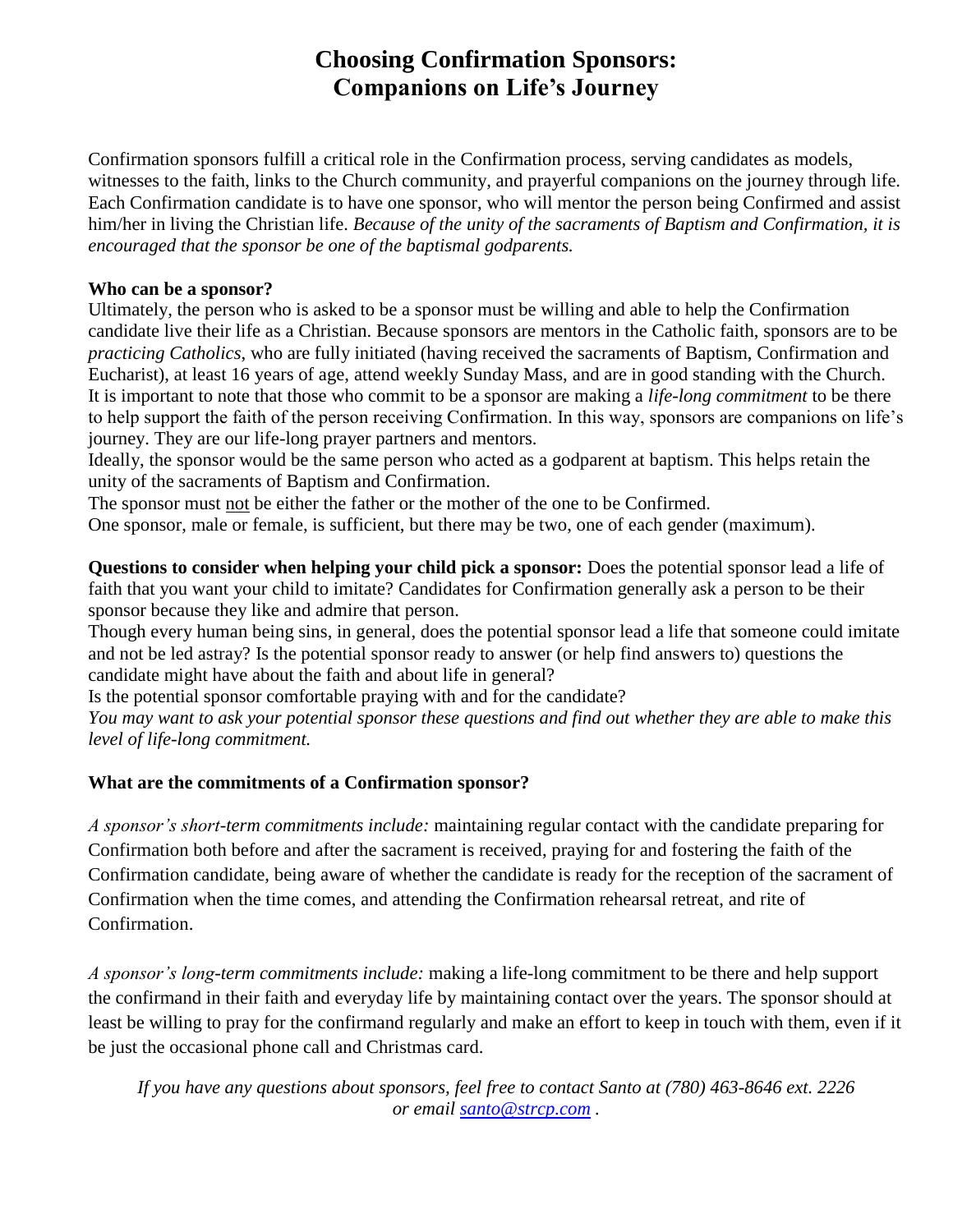## **Confirmation Service Hours Record Sheet**

As part of the Confirmation process, we are asking for Candidates to do **15 hours total** of community service. This is to help realize the call of Jesus to be servant to all. We recommend that students break this down by **completing around 4 hours of volunteer service per month from November to February** so that they are not pressured to try and find hours at the last minute. Go to **<http://sttheresa.caedm.ca/youth/volunteering/>** for a current list of service opportunities in the parish.

- 15 service hours required to proceed forward to Confirmation
- The deadline for Record Sheets to be handed in is **February 3, 2020**
- Examples of service opportunities include: Participating in our Christmas Caroling at the Mill Woods Town Centre and/or nursing homes and related preparation, helping at our Parish Pancake Breakfasts, volunteering in parish ministries, volunteering at your school, helping the elderly with yard work, volunteering with a charity, fundraising for Corpus Christi, etc. **Cleaning your house or babysitting your brother and/or sister does not qualify…that's one of your duties, not a service! A Service Hours Sheet that has on it only babysitting or yard work will not be accepted!**

**Service hours are an essential part of our Program, through them we see youth starting to be involved in the Church from whom they are asking to be confirmed in their faith!** Other experiences that may open their eyes and hearts even more include serving the poor (i.e., serving dinner to the poor at the Hope Mission, or in a senior housing facility).

| <b>Date</b>             | <b>Hours</b> | <b>Service Description</b> | <b>Supervisor's Name and Signature</b> |
|-------------------------|--------------|----------------------------|----------------------------------------|
| $\vert$ 1               |              |                            |                                        |
| $\boldsymbol{2}$        |              |                            |                                        |
| $\overline{\mathbf{3}}$ |              |                            |                                        |
| $\overline{\mathbf{4}}$ |              |                            |                                        |
| 5                       |              |                            |                                        |
| 6                       |              |                            |                                        |
| $\overline{7}$          |              |                            |                                        |
| 8                       |              |                            |                                        |
| 9                       |              |                            |                                        |
| 10                      |              |                            |                                        |
| $\boxed{11}$            |              |                            |                                        |
| 12                      |              |                            |                                        |
| 13                      |              |                            |                                        |
| 14                      |              |                            |                                        |
| <b>15</b>               |              |                            |                                        |

Be sure to add your full name at the top of this page, so we know this is your service record.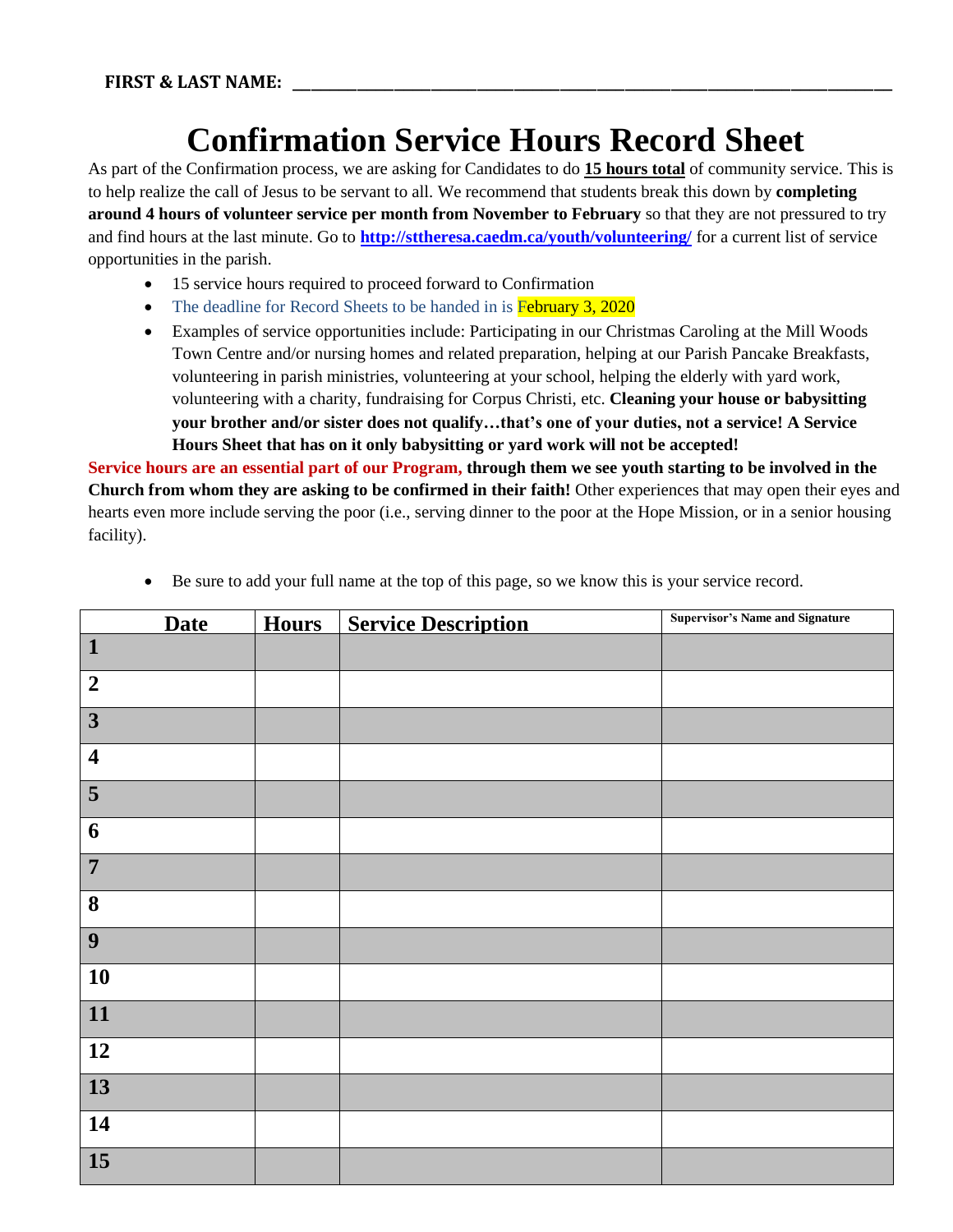# **Confirmation 2020 Registration Form**

\*\*Form must be fully completed **on both sides** or it will be returned to you\*\* \*\*Please print CLEARLY and remember to include your EMAIL ADDRESS so we can keep in contact \*\*\$50.00 fee is due upon registration *\*\*Registration deadline: October 10, 2019\*\**

For office use only. Reg. N.: Parishioners □

Sacraments □

*Completed forms are to be submitted to parish office either by mail, or during office hours Mon-Fri 9 am-8:30 pm and Sat from 10 am to 5 pm. Office closed during lunch from 12-1 pm.*

|  |  | <b>Part 1: Candidate Information</b> |
|--|--|--------------------------------------|
|--|--|--------------------------------------|

| Candidate's Name:<br>(PLEASE PRINT) Last<br>* If the candidate's name has been changed since his/her baptism, please attach a copy of their LEGAL NAME CHANGE form<br>*In the case of adoption please include copies of large version of birth certificate & adoption certificate | First |            | Middle      | $\Box$ Male $\Box$ Female |  |  |
|-----------------------------------------------------------------------------------------------------------------------------------------------------------------------------------------------------------------------------------------------------------------------------------|-------|------------|-------------|---------------------------|--|--|
| (DD/MM/YYYY)                                                                                                                                                                                                                                                                      |       | City/ Town | Prov./State |                           |  |  |
|                                                                                                                                                                                                                                                                                   |       |            |             |                           |  |  |
|                                                                                                                                                                                                                                                                                   |       |            |             |                           |  |  |
| Grade:                                                                                                                                                                                                                                                                            |       |            |             |                           |  |  |
|                                                                                                                                                                                                                                                                                   |       |            |             |                           |  |  |
|                                                                                                                                                                                                                                                                                   |       |            |             |                           |  |  |

| <b>Part 2: Parental Information</b>                                                                                                                                                                                                                       |                       |                  |               |          |             |  |
|-----------------------------------------------------------------------------------------------------------------------------------------------------------------------------------------------------------------------------------------------------------|-----------------------|------------------|---------------|----------|-------------|--|
|                                                                                                                                                                                                                                                           |                       | Maiden Last Name | First Name(s) | Religion |             |  |
|                                                                                                                                                                                                                                                           | Last Name             |                  | First Name(s) | Religion |             |  |
| Home Address:                                                                                                                                                                                                                                             | <b>Street Address</b> |                  | City/Town     | Prov.    | Postal Code |  |
| Home Phone: Work Phone (and ext.): (Mother □; Father □)                                                                                                                                                                                                   |                       |                  |               |          |             |  |
| <b>Email (REQUIRED in order to receive Confirmation info!):</b><br>Please send an email to me (santo@strcp.com) saying: Hello I'm the father/mother of  (This way your antivirus will not put the emails I send<br>to you in your spam folder Thank you). |                       |                  |               |          |             |  |
| Want to receive news about family & youth activities going on at St. Theresa's parish? YES $\Box$<br>$NO \Box$                                                                                                                                            |                       |                  |               |          |             |  |

#### **Part 3: Sponsor Information**

It is desirable that the sponsor chosen be the one who undertook this role at baptism (c.893 §2). The sponsor must not be either the father or the mother of the one to be confirmed (cf. c.874 §1,5). The sponsor must have received the sacraments of Baptism, Confirmation and Eucharist, be a practicing **Catholic**, and be at least 16 years of age (cf.c874). One sponsor, male or female, is sufficient (cf. c.873), but there may be a maximum of two sponsors, one of each gender (c.873).

|                                                             |           |                                                                                                                                                                                                                              |                                                                             | $M \Box F \Box$       |  |
|-------------------------------------------------------------|-----------|------------------------------------------------------------------------------------------------------------------------------------------------------------------------------------------------------------------------------|-----------------------------------------------------------------------------|-----------------------|--|
| Last Name                                                   |           | First Name(s)                                                                                                                                                                                                                | Name of Parish                                                              |                       |  |
| EMAIL:                                                      |           |                                                                                                                                                                                                                              | Testimonial of Suitability by parent(s) $\Box$ parent(s) initial            |                       |  |
|                                                             |           |                                                                                                                                                                                                                              |                                                                             | $M \Box F \Box$       |  |
|                                                             | Last Name | First Name(s)                                                                                                                                                                                                                | Name of Parish                                                              |                       |  |
|                                                             |           |                                                                                                                                                                                                                              | Testimonial of Suitability by parent(s) $\Box$ parent(s) initial __________ |                       |  |
| Office Use Only                                             |           | - Permission to confer the Sacrament of Confirmation granted on (Date: DD/MM/YYYY)                                                                                                                                           |                                                                             |                       |  |
| PAID: $Y \square N \square$ Baptismal Certificate $\square$ |           | $-$ To $-$ To $-$ To $-$ To $-$ To $-$ To $-$ To $-$ To $-$ To $-$ To $-$ To $-$ To $-$ To $-$ To $-$ To $-$ To $-$ To $-$ To $-$ To $-$ To $-$ To $-$ To $-$ To $-$ To $-$ To $-$ To $-$ To $-$ To $-$ To $-$ To $-$ To $-$ | $(Name of Priest)$ by                                                       | (Archbishop/Delegate) |  |